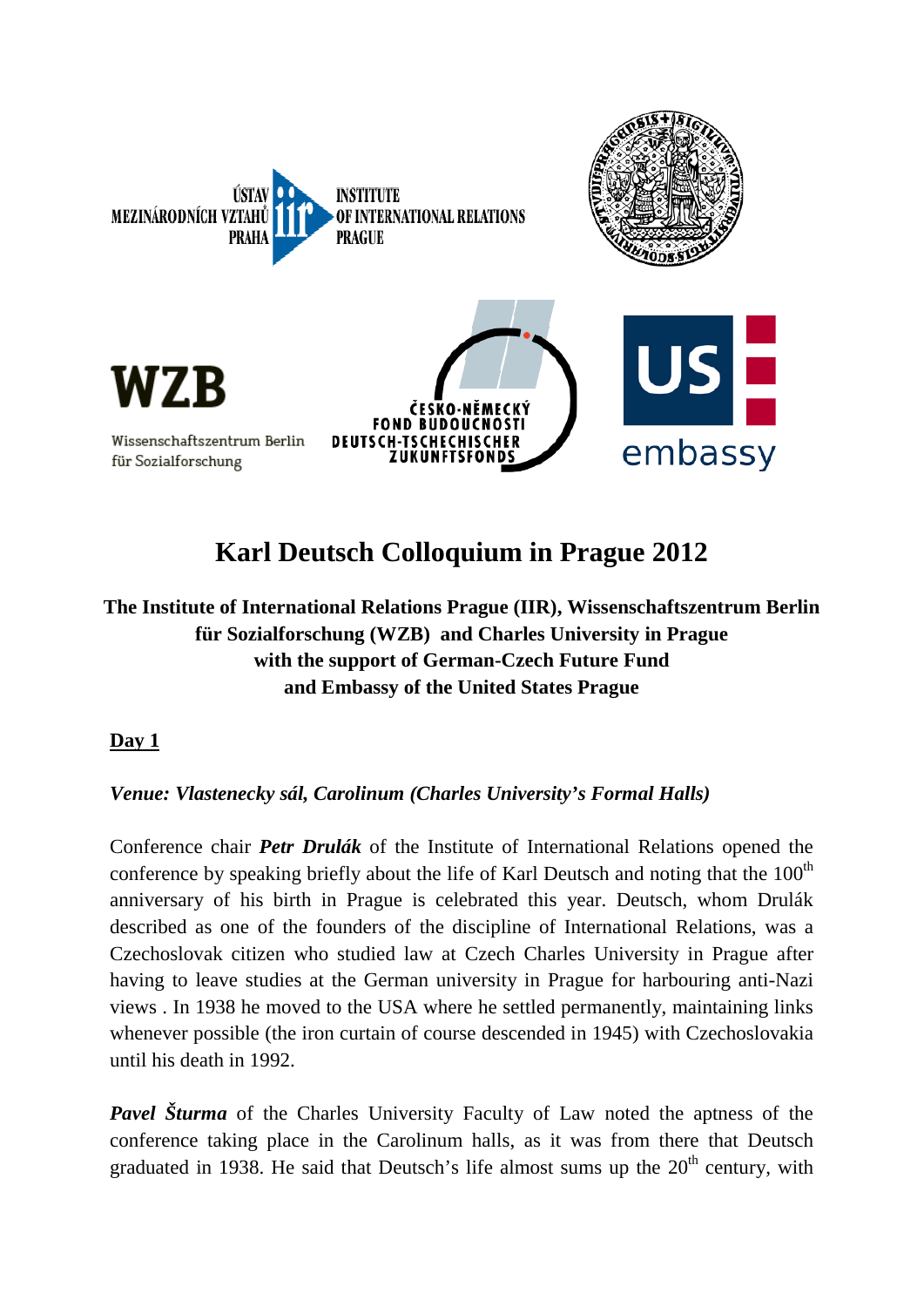his links to three nations: USA, Germany and of course Czechoslovakia. He described Deutsch's early life and more particularly his educational parcours in Charles University, followed by his move to the USA and Harvard, where he received his second Ph.D. in 1942. He then broached some of what could be described as Deutsch's 'pet topics': pressing International Relations issues such as armament and disarmament of course feature here, but Šturma said that perhaps most notable was his research on the European integration process. Indeed, Deutsch would be particularly influential and helpful today in tackling some of Europe's current problems, he finished.

*Michal Kubát* of the Charles University Faculty of Social Sciences remarked that Deutsch was an interesting and important figure for social sciences. He also noted that he was one of the few Western social scientists to be published in Czechoslovakia (in 1971). Since 1991, Deutsch has been a key figure Czech for political scientists, he concluded.

The Ambassador of the United States of America to the Czech Republic *H.E. Norman Eisen* praised Deutsch's influence in social, political and economic modelling, as well as his ground-breaking promotion of quantitative studies. He also commented on his opposition to fascism in Europe and noted how Deutsch, his fellow alumnus of Harvard, was one of the many brilliant minds who found refuge in the US at this time. Indeed, Deutsch would spend more than half of his life as a resident of the USA.

*H.E. Detlef Lingemann*, Ambassador of the Federal Republic of Germany to the Czech Republic, again noted Deutsch's opposition to Nazism and praised his realization - even as a student - that Hitler's policies were evil. He noted his work on European integration theory. Deutsch, he said, was one of those few who would answer in the affirmative when questioned whether a mish-mash such as Europe could ever become unified. Another of Deutsch's key thoughts was that the government should always be at the service of the people, something we should remember in today's fast-paced and rapidly-changing globalized world.

*Michael Zürn* of the Wissenschaftszentrum Berlin für Sozialforschung (WZB) described the founding of his organization in the mid-1970s, and the fact that its development owed much to the contribution of Deutsch after he took over the helm in 1977. He praised Deutsch's combination and application of high methodological standards to substantive and important issues.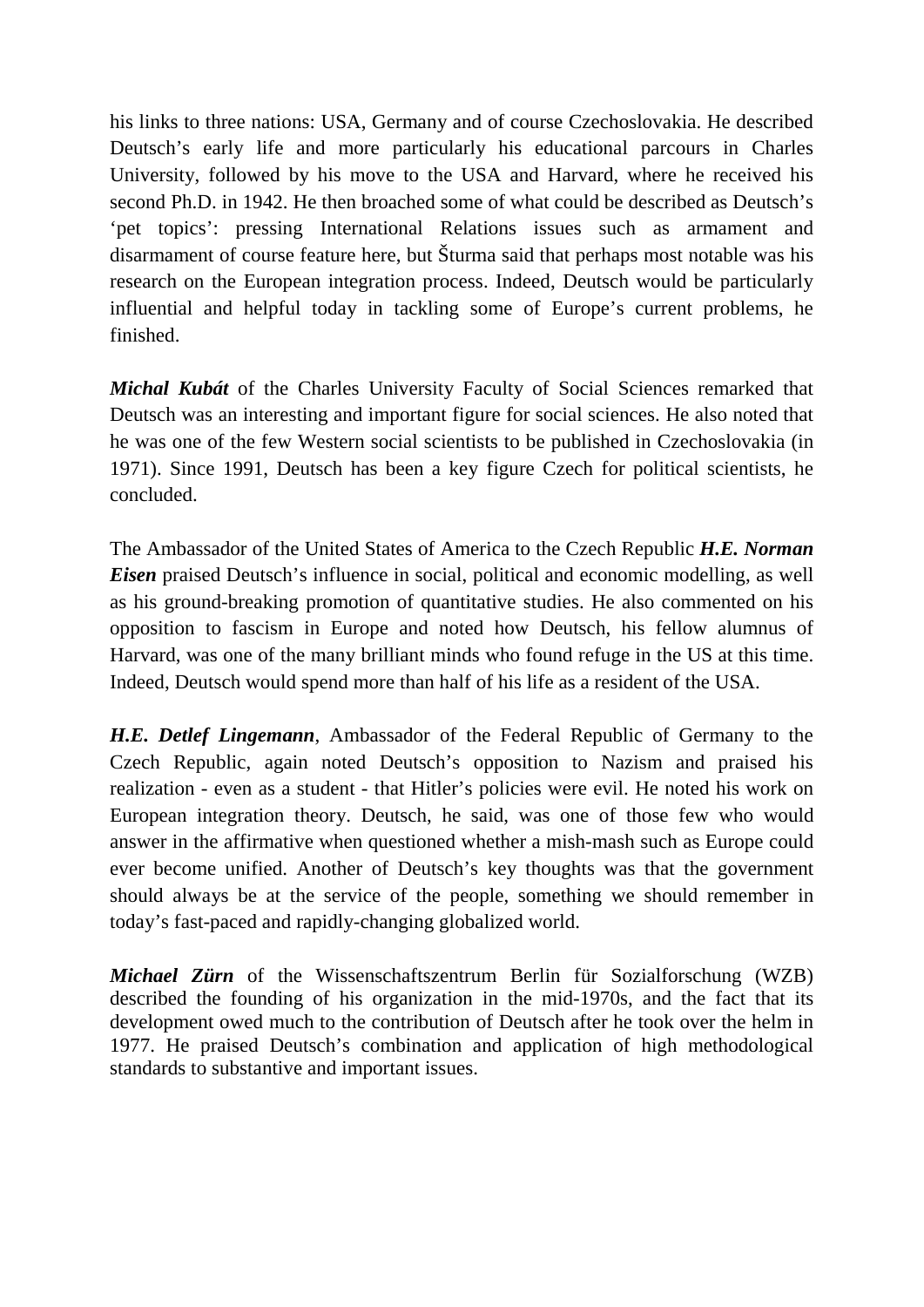# KARL DEUTSCH IN CZECHOSLOVAKIA, THE UNITED STATES AND GERMANY

The chair *Otto Pick* (Charles University, Faculty of Social Sciences) began by speaking of his own time in England during the 1970s, where Deutsch's research and thought didn't find the resonance as it perhaps should have at the time. He went on to describe the background of Deutsch in Central Europe; seeing how nationalism could be such a destructive force in such a region was perhaps a factor in his lifelong promotion of European integration. He saw such a project as possible because of his belief that *group cohesion* is more important than *linguistic cohesion*. Overall, Central Europe formed Karl Deutsch, said Pick; the turmoil of life in this part of the world, the changes in borders, languages and nation-states. His escape in 1938 was due primarily to the fact that he was one of the few Prague Jews that perhaps saw what was to come in the late 1930s; many other Prague Jews were oblivious to the threat posed by Hitler and Nazism.

*Richard Ned Lebow* of Dartmouth College was a student of Karl Deutsch and knew him very well at Yale. Lebow's presentation focussed mainly on Deutsch as a person and as a personality. The various anecdotes delivered by Lebow about Deutsch's life in the USA highlighted the latter's innate sense of righteousness and his opposition to fascism, as well as his humour and his dedication to family and to life outside work; Deutsch was not all-consumed by his studies, said Lebow.

*Andrei S. Markovits* of the University of Michigan spent 17 years working with Deutsch and he again told anecdotes about his character - curious, never condescending, sometimes absentminded, an "ideas person". He always had time for everybody, even undergraduate students, said Markovits. He also referred to him as a socialist soul and a social democrat at heart. Going on to mention how Deutsch's analogies were always very visual – referring to angles, reflections, geometry, numbers etc - Markovits suggested that this perhaps stemmed from his beginnings in the study of optometry.

As regards Deutsch's legacy, Markovits said that he was the most cited and unquestionably the leading political scientist of the 1960s. One of the reasons he was so successful in the US (and less so in Europe) was the popularity of quantitative social science in America. However, in the past decades he has fallen out of favour somewhat as a result of modernizing forces and ideas. However, even though Deutsch is no longer taught as much in university and as part of Ph.D. programs etc. All of what is taught today, however is coloured in some way by his pioneering work.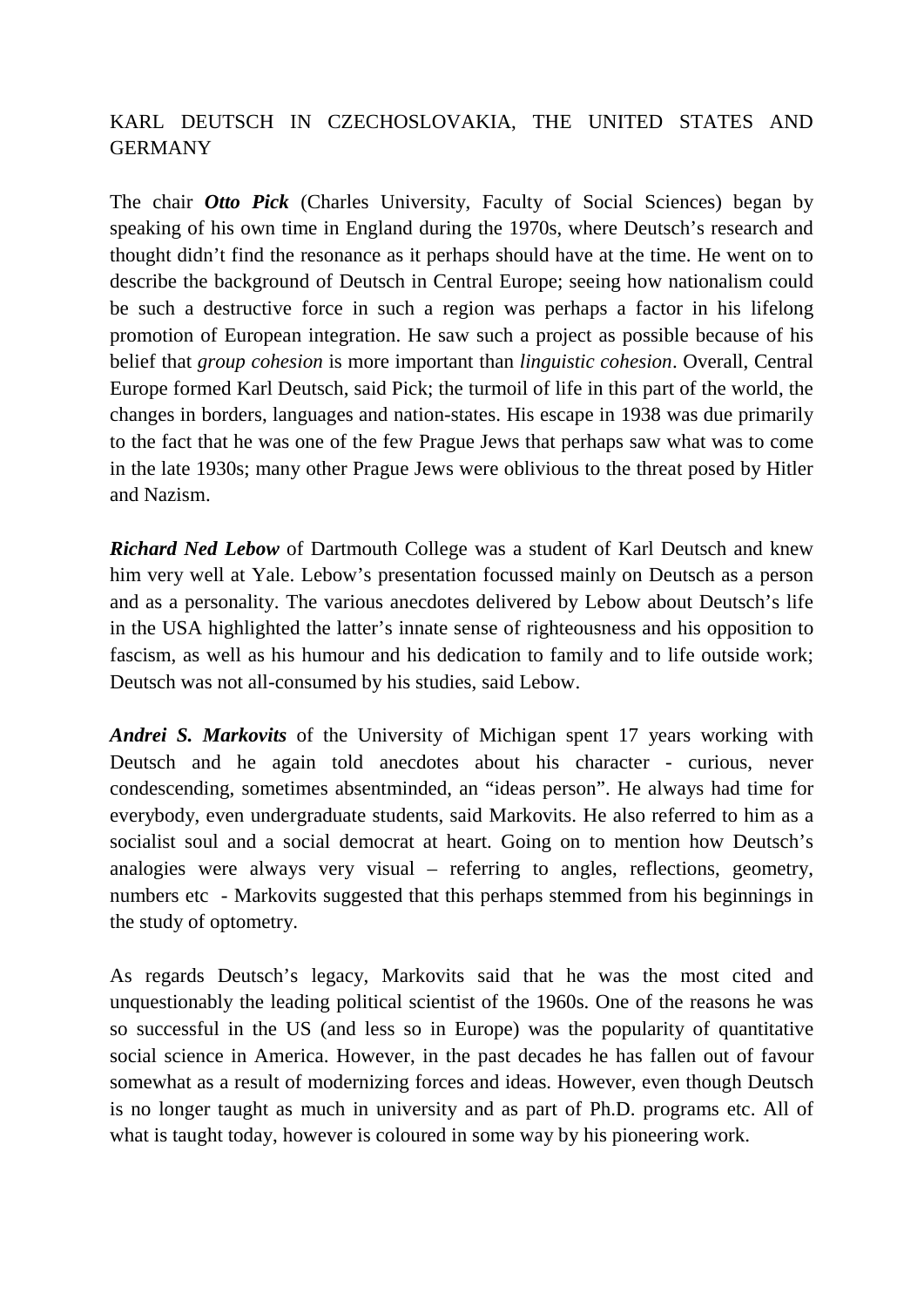*Tom Cusack* of the WZB said that he knew Deutsch from the time he spent studying at the University of Michigan. He spoke of Deutsch's interest in technological advancement, and whether this advancement was effective or beneficial to human, cultural and societal development. Indeed, living at a time when technology was highly primitive compared with today's world, Deutsch would have relished some of the latest inventions of the  $21<sup>st</sup>$  century. Cusack went on to discuss Deutsch's academic orientation as a liberal rather than a realist, and somebody who did extensive research in the theory of the balance of power, which coloured much of the research which Cusack himself would conduct much later.

Various issues were broached following the opening of the conference to **questions from the floor**. Responding to a question about Deutsch's decision to stay in the US after 1945, rather than return to Europe, Markovits said that statistically most émigrés don't return; thus there was nothing hugely strange about his decision. The fact that he was working with esteemed colleagues in both Harvard and MIT, had a great fellowship at the former and the marriage of his daughter must have also played a part in the decision. The fact that Czechoslovakia had become Communist also essentially precluded a return, at least to Prague. Pick said that it is important to make the distinction between exiles (who return home when possible) and émigrés (who leave for good).

Various questions also focussed on Deutsch's methodological and statistical approach to social science. As regards Deutsch's role in the intellectual debates in the USA in the 1960s, Lebow said that as a committed pluralist Deutsch always respected both sides of such debates. This would only change if or when the status of pluralism itself was the subject of the debate. He was never part of those who scorned people on the other side of the debating table. Similarly, as regards having doubts about his methodological processes based on scientific material, Cusack said that even when projects didn't work out so well, Deutsch remained pragmatic and never lost his optimism regarding these methods. Markovits seconded this, stating that he never lost his optimism about the "larger project".

In conclusion, a majority of the panel agreed that Deutsch would have been delighted by the open and essentially united Europe which exists today, two decades after the fall of Communism and indeed Deutsch's death.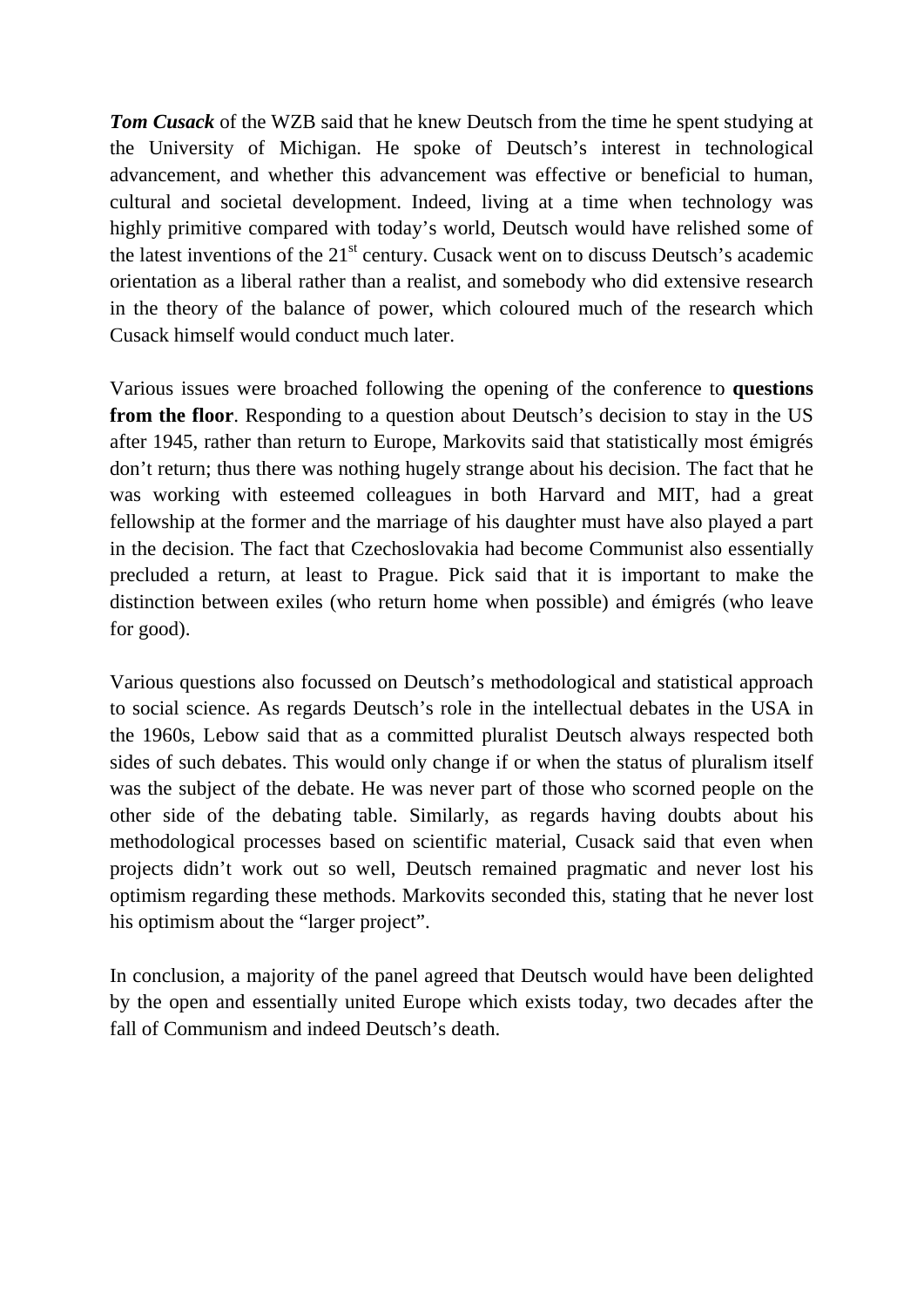### **Day 2**

#### *Venue: The Institute of International Relations, Prague*

# THE CONTINUING RELEVANCE OF DEUTSCHE'S INTELLECTUAL HERITAGE FOR CURRENT SOCIAL SCIENCE RESEARCH I

*Michael Zürn* of WZB, who chaired this panel, opened by highlighting several aspects of his own research which he said would not be possible without the pioneering work of Deutsch. One of these is the issue of globalization as an independent variable for political process; for example changes in society that affect political processes. This idea of de-nationalization comes directly from Deutsch, he said. This term 'denationalisation' furthermore fits many scenarios much better than the term 'globalization' (which implies an end-point).

Although the world has changed vastly since the 1960s, "Deutschian" theories still hold relevance. For example the increase in cross-border transactions from the 1980s onwards have in part vindicated his ideas, as have especially cultural imports and exports etc. Also, the *common production* of goods across borders, eg climate change which is commonly produced at a denationalized or global level, can be traced back to the work of Deutsch. Other examples are the Internet and international crime.

*Antje Wiener* (Hamburg University) opened her contribution by describing what she is currently working on - what she termed 'global constitutionalism' as well as global norms. She described her scepticism about the emergence of global governance and indeed even her scepticism regarding Europeanization. She made the point that European elites, for example, do not physically travel across borders as much as we think; modern communication is mainly virtual. These *stationary* elites largely counteract the belief of a shift towards a global community.

Deutsch's 'layercake' model, which holds that elites are generally the first to live out changes in societal norms (before they filter down to other strands of society), guided much of her research. However, her question was more about the level of harmonization of the thoughts of European elites from different states. Does any assimilation actually exist at the elite level in the first place? She said that after interviews with various elites – asking questions about Schengen, an EU constitution etc – she found that there remain large divergences of opinion between London and Berlin for example, but that a relatively harmonized attitude towards Europe emerged from Brussels.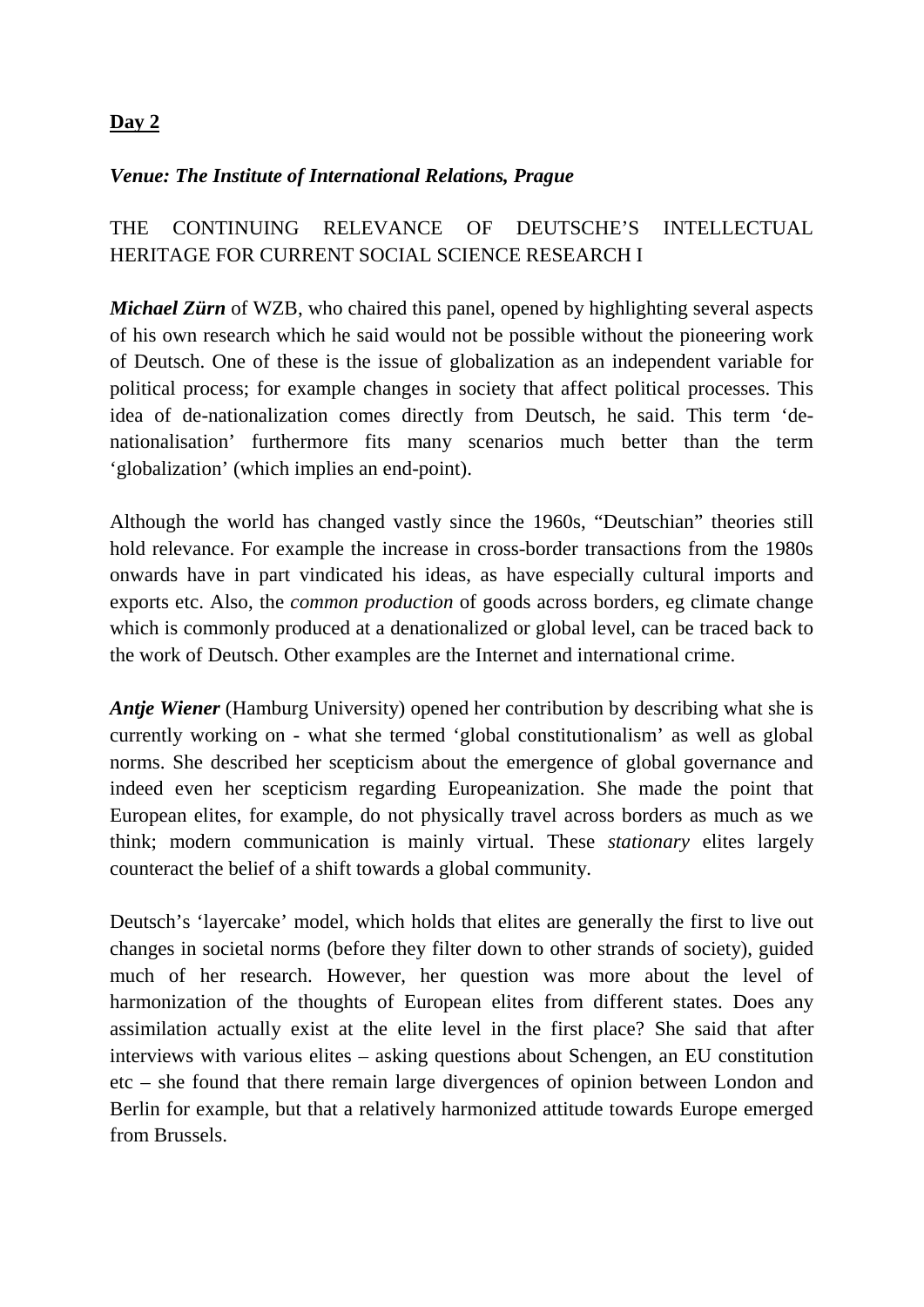*Michal Parízek*, representing WZB as well as Charles University Faculty of Social Sciences discussed his study of the relationship between the design and functioning of institutions. Some of the problems which he discovered were that institutions are designed by the actors that use them, and thus are designed in their image; politicians use institutions if and when it suits them, for example when a convergence of interests arises; and that behavioural changes are almost impossible to predict and thus actors cannot possible say what their interests may be down the line.

Following two steps can lead to the research of institutions as cybernetic systems, an endeavour loosely inspired by Deutsch. Firstly, explained Parízek, a focus should be placed on information – institutions are *a priori* set up to facilitate the transmission of information. Secondly, an effort needs to be made to move up a level from just studying institutions and focus on the *regime* and the system functions as a whole; ie study institutions as political systems in themselves. More concretely, in terms of information, institutions fulfil key technical roles (is there enough dissemination of information, enough meetings between elites and key figures, is there adequate explanation and translation of varying discourses?), and regarding the political issues, are adequate measures in place to punish actors who oppose the long-term viability of institutions through individual action?

*Tomáš Váňa* of Charles University of Social Science outlined several reasons why he believes Deutsch has not become an object of mainstream discourse: one error in Deutsch's communication theory was that it neglected the fact that systems are composed of humans with free will – consistent homeostatic processes aren't assured; another error is the trust which Deutsch's theory places in the rational decision-making process taking place in systems – experience shows that optimal decisions are not always made. However, by adapting the theory and taking into account various developments such as the availability of new technology to the masses as well as new media of communication such as internet, Skype, etc, the obstacles to a Deutschinspired research are not insurmountable and the conditions for the operationalization of his communication theory are now more favourable than they were half a century ago.

# THE CONTINUING RELEVANCE OF DEUTSCHE'S INTELLECTUAL HERITAGE FOR CURRENT SOCIAL SCIENCE RESEARCH II

*Otto Pick* began by talking about the practical application of foreign policy. As a diplomat Pick is primarily interested in what he labelled "the real world" and Deutsch, he said, has had a marginal impact in this world. When it comes to putting out the bush fires of conflict theory rarely enters into account. That said, several of Deutsch's ideas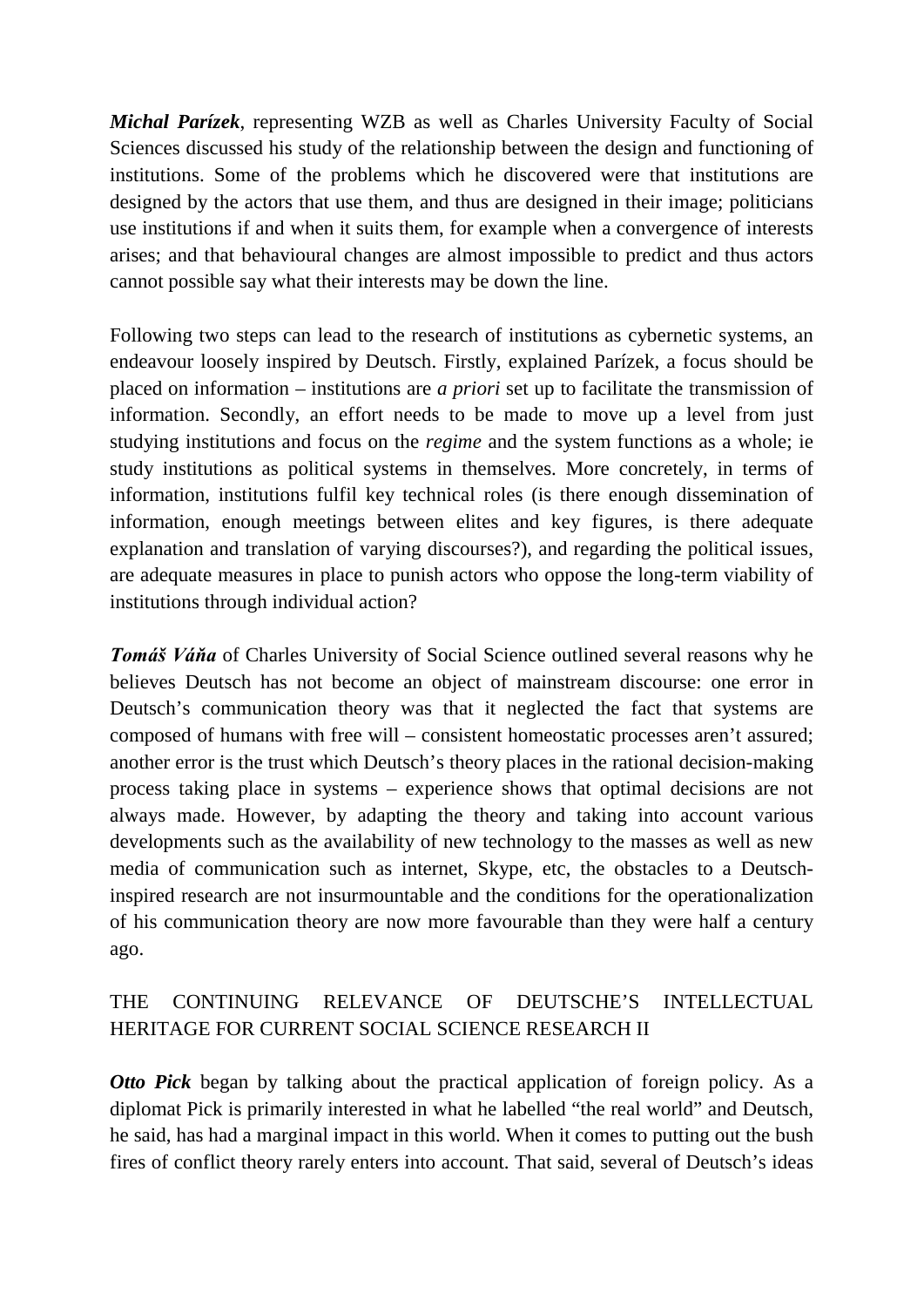are worthy of consideration. His major contribution, according to Pick, was his thesis about social communication, which has added relevance following the events of the Arab Spring.

Talking about the development of NATO, where he worked in the 1960s, Pick noted how *realpolitik* is much more important than a sense of community; thus he has difficulty with Deutsch's idea of a security community. Pick also noted his difficulty with reconciling quantitative measures and the science side of social science with real world decision-making. Nonetheless he finished on a positive note by praising Deutsch's ideas on (de-)nationalization and social communication's effect on this.

*Ondřey Ditrych* of the Institute of International Relations spoke about Deutsch's concept of security community and its continuing relevance. He began by giving an overview of the concept as developed by Deutsch in 1957's *Political Community and the North Atlantic Area*, which outlined a security community as a political community which eliminates war and the expectation of war within its boundaries. However, despite this innovative research, the study of such communities failed to generate a substantive research agenda until forty years later, with the publication of *Security Communities* (1998) by Adler and Barnett. Ditrych offered a criticism of this project, however, pointing to its excessive theoretical complexity and methodological superficiality. He concluded by offering a ways forward based on this criticism in the research of security community, namely a rigorous and honest methodological approach, taking seriously Deutsch's challenge of the realist paradigm o security and pushing it ever further, and expand the research's scope to include processes of disintegration of security communities. An object of such research at hand is the security community in Europe

*Jan Růžička* of Aberystwyth University based most of his contribution on the intellectual trajectory of Deutsch's career. He mentioned the difference between his trajectory as opposed to other European émigrés such as Morgenthau, despite coming from a similar background. He speculated that perhaps the fact that Deutsche was *Central European* whereas Morgenthau for example was *German.*. He went on to mention the fact that there is a clear recognition of Deutsch's contribution to International political theory, but one that sets him clearly on the 'scientist' side. Even the fact that he is often disparaged for his quantitative approach, the fact that people often set themselves against what he theorized is a testament to his ground-breaking study.

*Theresa Kuhn* of the University of Oxford described her research, based on Eurobarometer surveys, as being primarily interested in the transformation of